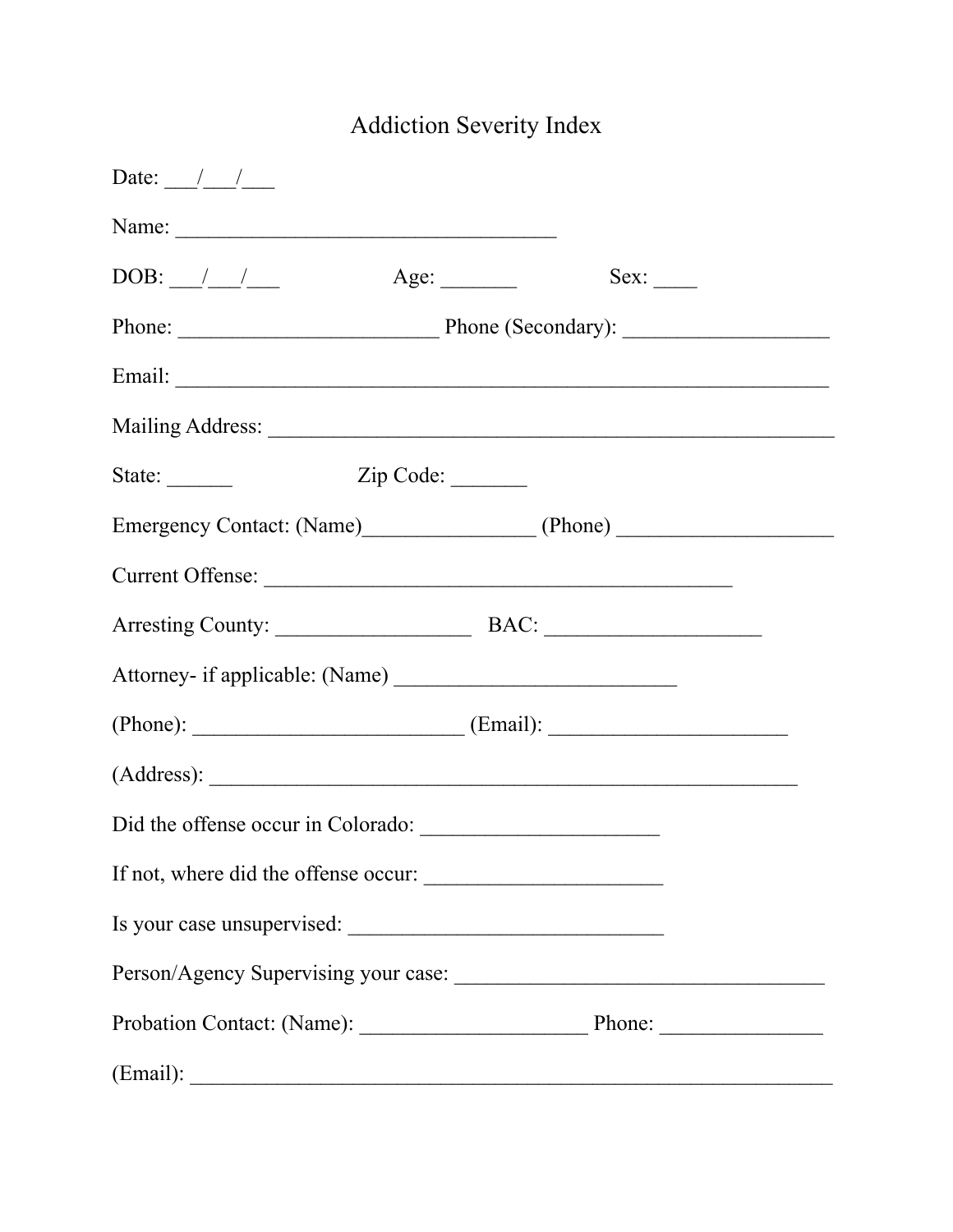| Number of Alcohol/Drug-related Accidents:                                                                                                                                                                                                                                                                                                                                                                                                                                                                                                                                                                                                                                                                                |
|--------------------------------------------------------------------------------------------------------------------------------------------------------------------------------------------------------------------------------------------------------------------------------------------------------------------------------------------------------------------------------------------------------------------------------------------------------------------------------------------------------------------------------------------------------------------------------------------------------------------------------------------------------------------------------------------------------------------------|
|                                                                                                                                                                                                                                                                                                                                                                                                                                                                                                                                                                                                                                                                                                                          |
| ,我们也不会有什么。""我们的人,我们也不会有什么?""我们的人,我们也不会有什么?""我们的人,我们也不会有什么?""我们的人,我们也不会有什么?""我们的人                                                                                                                                                                                                                                                                                                                                                                                                                                                                                                                                                                                                                                         |
| Do you have an Interlock Ignition Unit installed in your vehicle:                                                                                                                                                                                                                                                                                                                                                                                                                                                                                                                                                                                                                                                        |
|                                                                                                                                                                                                                                                                                                                                                                                                                                                                                                                                                                                                                                                                                                                          |
|                                                                                                                                                                                                                                                                                                                                                                                                                                                                                                                                                                                                                                                                                                                          |
|                                                                                                                                                                                                                                                                                                                                                                                                                                                                                                                                                                                                                                                                                                                          |
|                                                                                                                                                                                                                                                                                                                                                                                                                                                                                                                                                                                                                                                                                                                          |
| How many jobs have you had in the past 10 years:                                                                                                                                                                                                                                                                                                                                                                                                                                                                                                                                                                                                                                                                         |
|                                                                                                                                                                                                                                                                                                                                                                                                                                                                                                                                                                                                                                                                                                                          |
| Monthly Gross Income:                                                                                                                                                                                                                                                                                                                                                                                                                                                                                                                                                                                                                                                                                                    |
| Is your partner employed:                                                                                                                                                                                                                                                                                                                                                                                                                                                                                                                                                                                                                                                                                                |
| Number of Dependents:                                                                                                                                                                                                                                                                                                                                                                                                                                                                                                                                                                                                                                                                                                    |
| Military Service (What branch and how long): ___________________________________                                                                                                                                                                                                                                                                                                                                                                                                                                                                                                                                                                                                                                         |
| Were you in combat:                                                                                                                                                                                                                                                                                                                                                                                                                                                                                                                                                                                                                                                                                                      |
| Were you injured or disabled as a result of your military service? If yes, please                                                                                                                                                                                                                                                                                                                                                                                                                                                                                                                                                                                                                                        |
| $\text{specify:}\n\quadp{array}{\longrightarrow}\n\quadp{array}{\longrightarrow}\n\quadp{array}{\longrightarrow}\n\quadp{array}{\longrightarrow}\n\quadp{array}{\longrightarrow}\n\quadp{array}{\longrightarrow}\n\quadp{array}{\longrightarrow}\n\quadp{array}{\longrightarrow}\n\quadp{array}{\longrightarrow}\n\quadp{array}{\longrightarrow}\n\quadp{array}{\longrightarrow}\n\quadp{array}{\longrightarrow}\n\quadp{array}{\longrightarrow}\n\quadp{array}{\longrightarrow}\n\quadp{array}{\longrightarrow}\n\quadp{array}{\longrightarrow}\n\quadp{array}{\longrightarrow}\n\quadp{array}{\longrightarrow}\n\quadp{array}{\longrightarrow}\n\quadp{array}{\longrightarrow}\n\quadp{array}{\longrightarrow}\n\quad$ |
| Current Living Status:                                                                                                                                                                                                                                                                                                                                                                                                                                                                                                                                                                                                                                                                                                   |
| Do you own or rent your home:                                                                                                                                                                                                                                                                                                                                                                                                                                                                                                                                                                                                                                                                                            |
| Marital Status:<br><u> 1980 - John Stein, Amerikaansk politiker (</u>                                                                                                                                                                                                                                                                                                                                                                                                                                                                                                                                                                                                                                                    |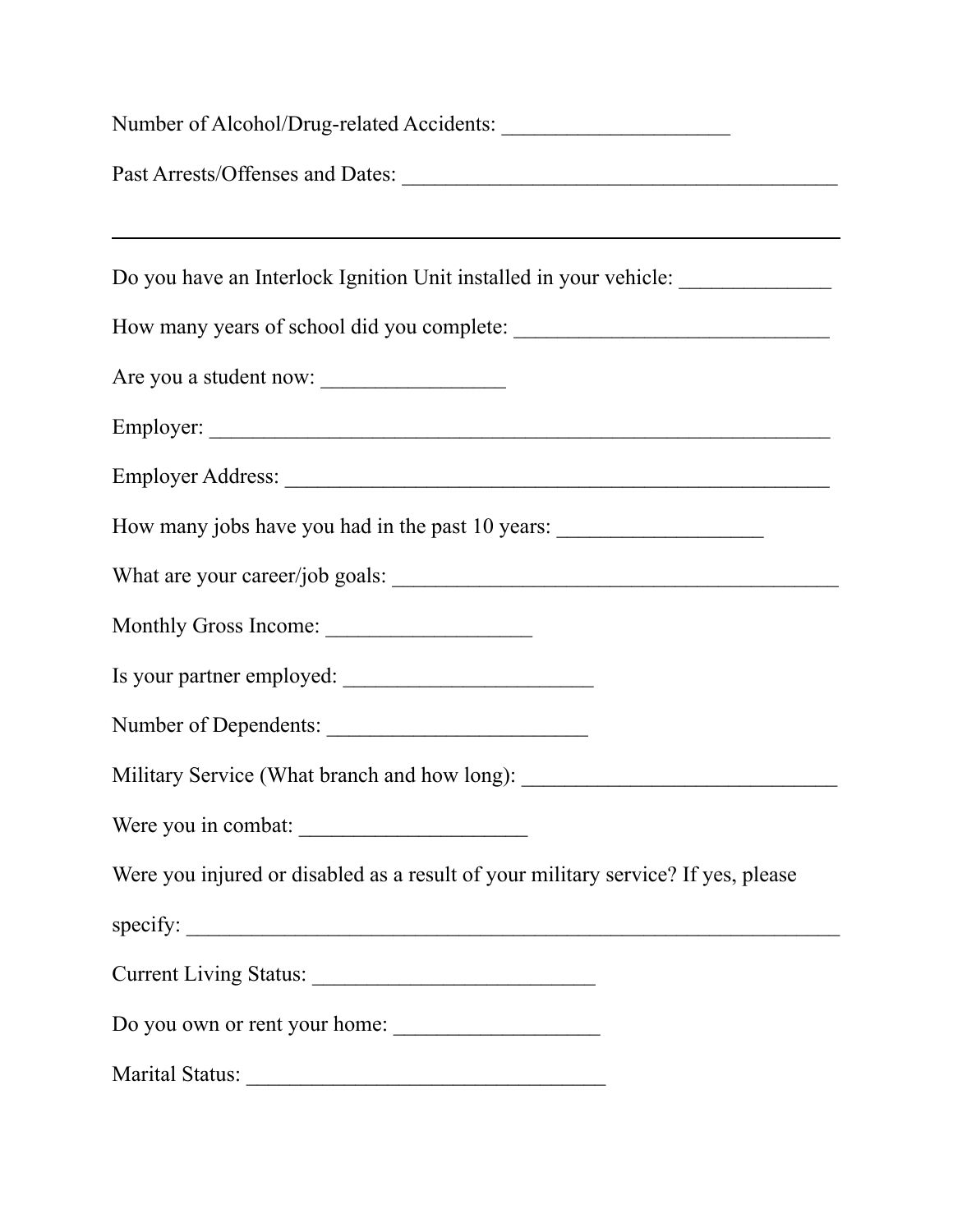| How many marriages or live-in relationships have you had: ______________________                                                                       |
|--------------------------------------------------------------------------------------------------------------------------------------------------------|
| Dates of Relationships:                                                                                                                                |
|                                                                                                                                                        |
| What are the current problems or issues in your relationship: __________________<br><u> 1989 - Jan Samuel Barbara, margaret eta idazlea (h. 1989).</u> |
| Are you pregnant:                                                                                                                                      |
| Are you aware of the risk of substance use during pregnancy:                                                                                           |
| Would you like more information regarding this:_________________________________                                                                       |
| How many children do you have:                                                                                                                         |
|                                                                                                                                                        |
| Please list the name, age and gender of each of your children:                                                                                         |
| How do you and your partner resolve conflicts: _________________________________                                                                       |
| Your Mother's Name:                                                                                                                                    |
| Is your Mother still living:                                                                                                                           |
| If no, cause of death:                                                                                                                                 |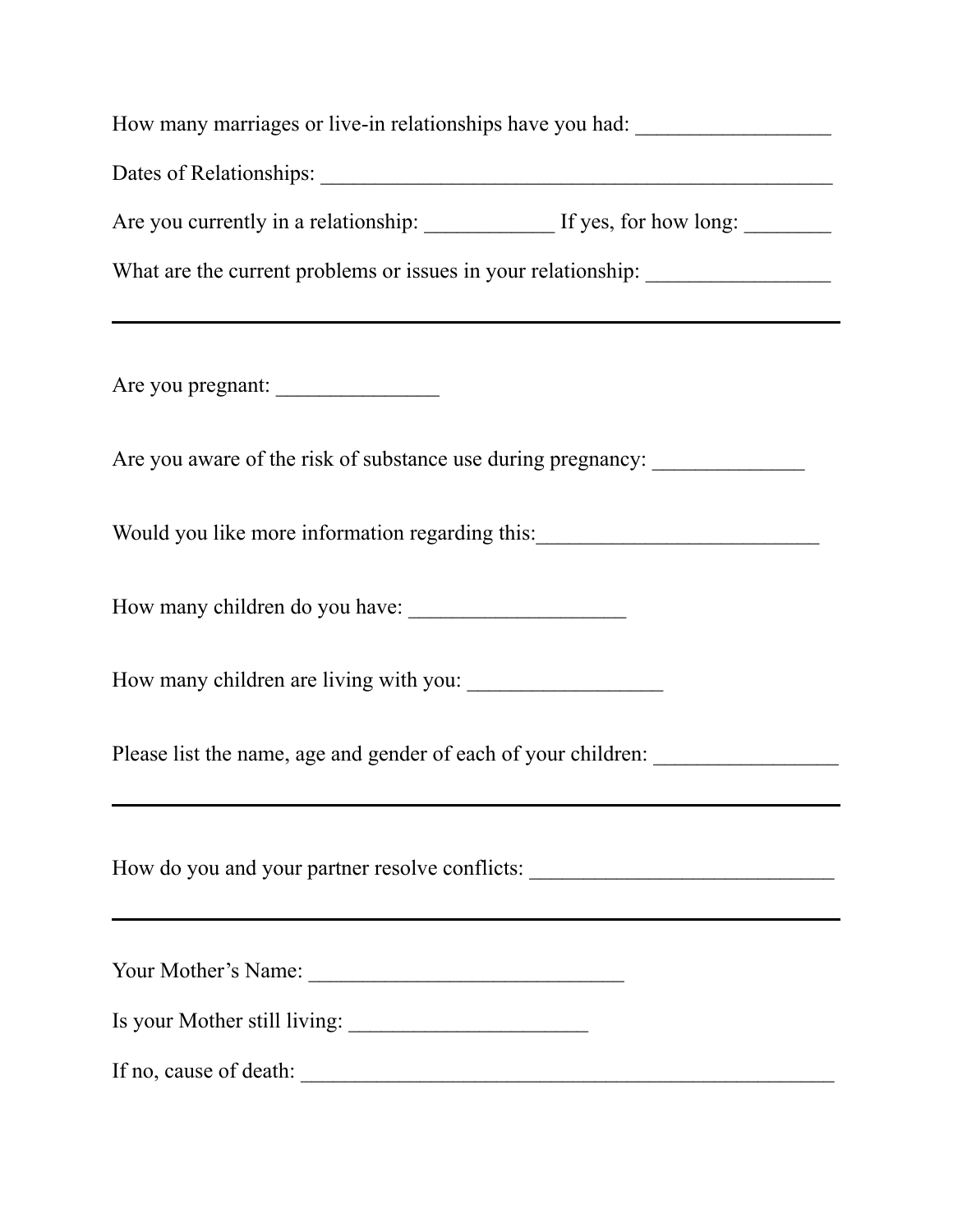| Your father's name:                                                              |
|----------------------------------------------------------------------------------|
|                                                                                  |
| If no, cause of death:                                                           |
|                                                                                  |
| Are your parents divorced or separated:                                          |
|                                                                                  |
|                                                                                  |
| <u> 1980 - Johann Barbara, martxa alemaniar arg</u>                              |
|                                                                                  |
| Was anyone in your family a heavy drinker or substance abuser:                   |
|                                                                                  |
| What do you do for relaxation or recreation: ___________________________________ |
| What is your current stress level (low, moderate, high): _______________________ |
| What are the current stressors in your life:                                     |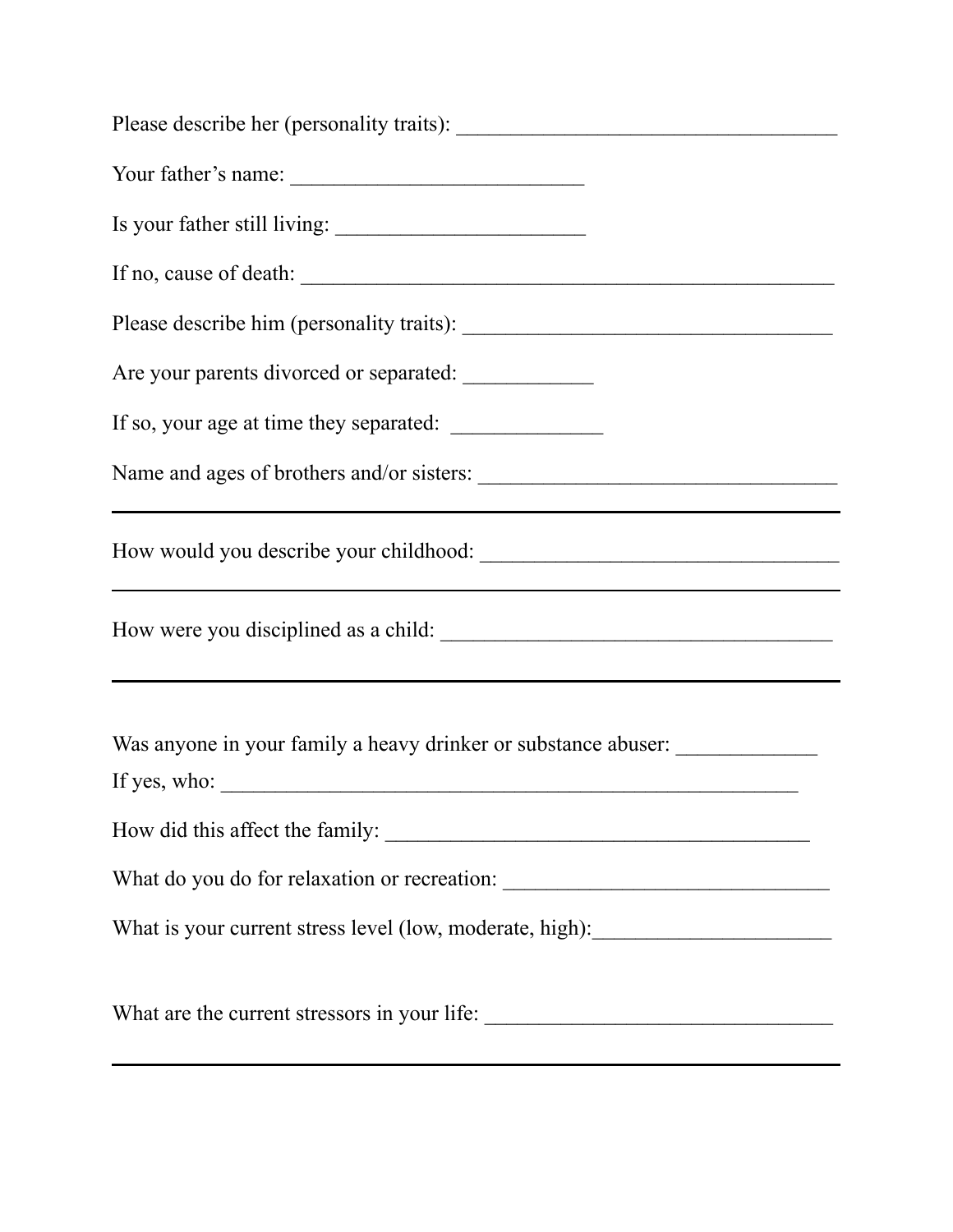| Please list any long term or chronic medical issues: ___________________________ |                                                                                                                                                                                   |                         |  |
|----------------------------------------------------------------------------------|-----------------------------------------------------------------------------------------------------------------------------------------------------------------------------------|-------------------------|--|
|                                                                                  | ,我们也不会有什么。""我们的人,我们也不会有什么?""我们的人,我们也不会有什么?""我们的人,我们也不会有什么?""我们的人,我们也不会有什么?""我们的人<br>Are you currently under a doctor's care:                                                      |                         |  |
|                                                                                  | Are you taking any medications:                                                                                                                                                   |                         |  |
|                                                                                  | If so, which medications and for how long:                                                                                                                                        |                         |  |
|                                                                                  | Please list any serious illnesses or injuries in the last ten years (including<br>accidents):<br>,我们也不会有什么。""我们的人,我们也不会有什么?""我们的人,我们也不会有什么?""我们的人,我们也不会有什么?""我们的人,我们也不会有什么?""我们的人 |                         |  |
|                                                                                  | Have you or your partner had any of the following-abortions, miscarriages,                                                                                                        |                         |  |
|                                                                                  |                                                                                                                                                                                   |                         |  |
|                                                                                  | Have you ever experienced, or do you have a family history of, any of the                                                                                                         |                         |  |
| following conditions:                                                            |                                                                                                                                                                                   |                         |  |
| <b>Chronic Headaches</b>                                                         | <b>Dizziness</b>                                                                                                                                                                  | Seizures                |  |
| Ulcers                                                                           | High Blood Pressure                                                                                                                                                               | Diabetes                |  |
| Low Blood Sugar                                                                  | <b>Heart Problems</b>                                                                                                                                                             | <b>Liver Problems</b>   |  |
| Memory Loss<br>Shakes (morning after)                                            | Head Injury<br>Other:                                                                                                                                                             | <b>Thyroid Problems</b> |  |

Are you now, or have you ever been, in the care of psychiatrist, psychologist, or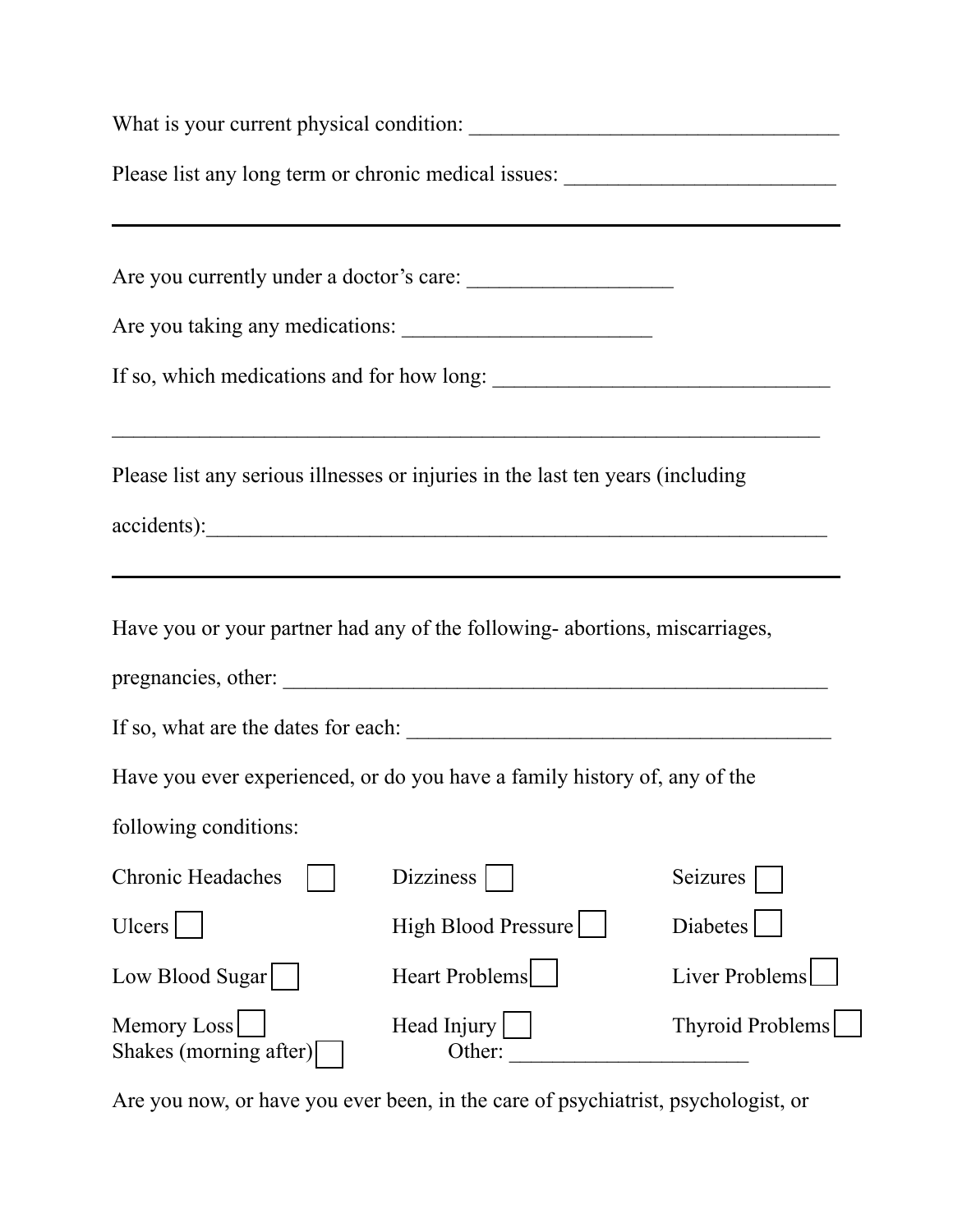|                                                                 | If so, when: Length of Treatment:                                                |
|-----------------------------------------------------------------|----------------------------------------------------------------------------------|
|                                                                 | Have you ever been hospitalized for mental health reasons:                       |
|                                                                 | If so, when: $\_\_\_\_\_\_\_\_\_\_\_\_\_\_\_\_\_\_\_\_\_\_\_\_\_\_\_\_\_\_.\_$   |
|                                                                 |                                                                                  |
|                                                                 | Have you ever been in an alcohol, drug, and/or anger control program:            |
| If so, when: $\frac{1}{\sqrt{1-\frac{1}{2}} \cdot \frac{1}{2}}$ |                                                                                  |
|                                                                 | What type(s) of program did you attend (anger, drug, alcohol): _________________ |
|                                                                 |                                                                                  |
|                                                                 | Types of Program (inpatient, outpatient, N/A): _________________________________ |
| Have you ever had:                                              |                                                                                  |
| Recurring Nightmares                                            | Temper Outbursts                                                                 |
| Mood Swings $\Box$                                              | Hallucinations                                                                   |
|                                                                 |                                                                                  |
| How often do you feel depressed:                                |                                                                                  |
| Always   Often   Sometimes                                      | $\text{Rarely}$<br>Never                                                         |
|                                                                 | Have you ever seriously considered suicide:                                      |
|                                                                 | Dates: Method: Method:                                                           |
| How do you express anger or frustration:                        |                                                                                  |
| Discuss                                                         | Throw things $\Box$<br>Break things                                              |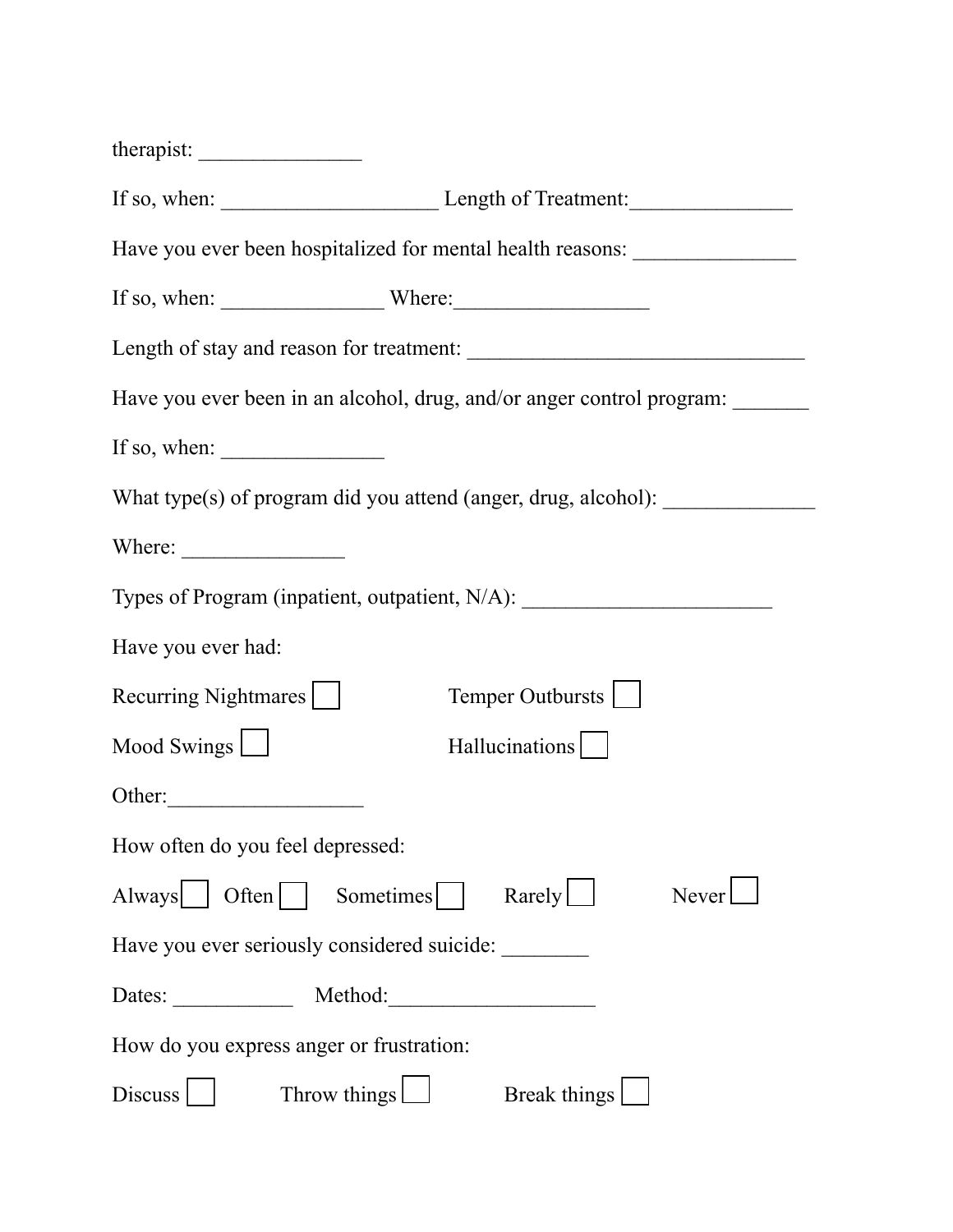| Hitting $\boxed{\phantom{a}}$      | Yelling $\Box$                                                                                        | Leave                          |                                                                                    |
|------------------------------------|-------------------------------------------------------------------------------------------------------|--------------------------------|------------------------------------------------------------------------------------|
| Withdraw                           | Silence                                                                                               | Other:                         |                                                                                    |
|                                    | Was there any violence in your family when you were growing up:                                       |                                |                                                                                    |
|                                    | Was this drug or alcohol related? Please describe: _____________________________                      |                                |                                                                                    |
|                                    | Have you ever lost control or become violent when angry:                                              |                                |                                                                                    |
|                                    |                                                                                                       |                                |                                                                                    |
| Have4 you ever been the victim of: |                                                                                                       |                                |                                                                                    |
| Assault   Incest                   |                                                                                                       | $\mathbb{R}$ ape $\vert \vert$ | Other: $\qquad \qquad$                                                             |
|                                    |                                                                                                       |                                |                                                                                    |
|                                    |                                                                                                       |                                | Please describe yourself, including strengths you possess and the issues you would |
|                                    |                                                                                                       |                                |                                                                                    |
|                                    | At what age did you start drinking regularly:                                                         |                                |                                                                                    |
|                                    | At what age did you have your first drink:                                                            |                                |                                                                                    |
|                                    | How many times a week do you drink:                                                                   |                                |                                                                                    |
|                                    | How many times per month:                                                                             |                                |                                                                                    |
|                                    |                                                                                                       |                                | During what period of you life have you drunk the most heavily:                    |
|                                    | Number of drinks you consume per occasion: (usual #)<br>$(\text{minimum } \#)$ $(\text{maximum } \#)$ |                                |                                                                                    |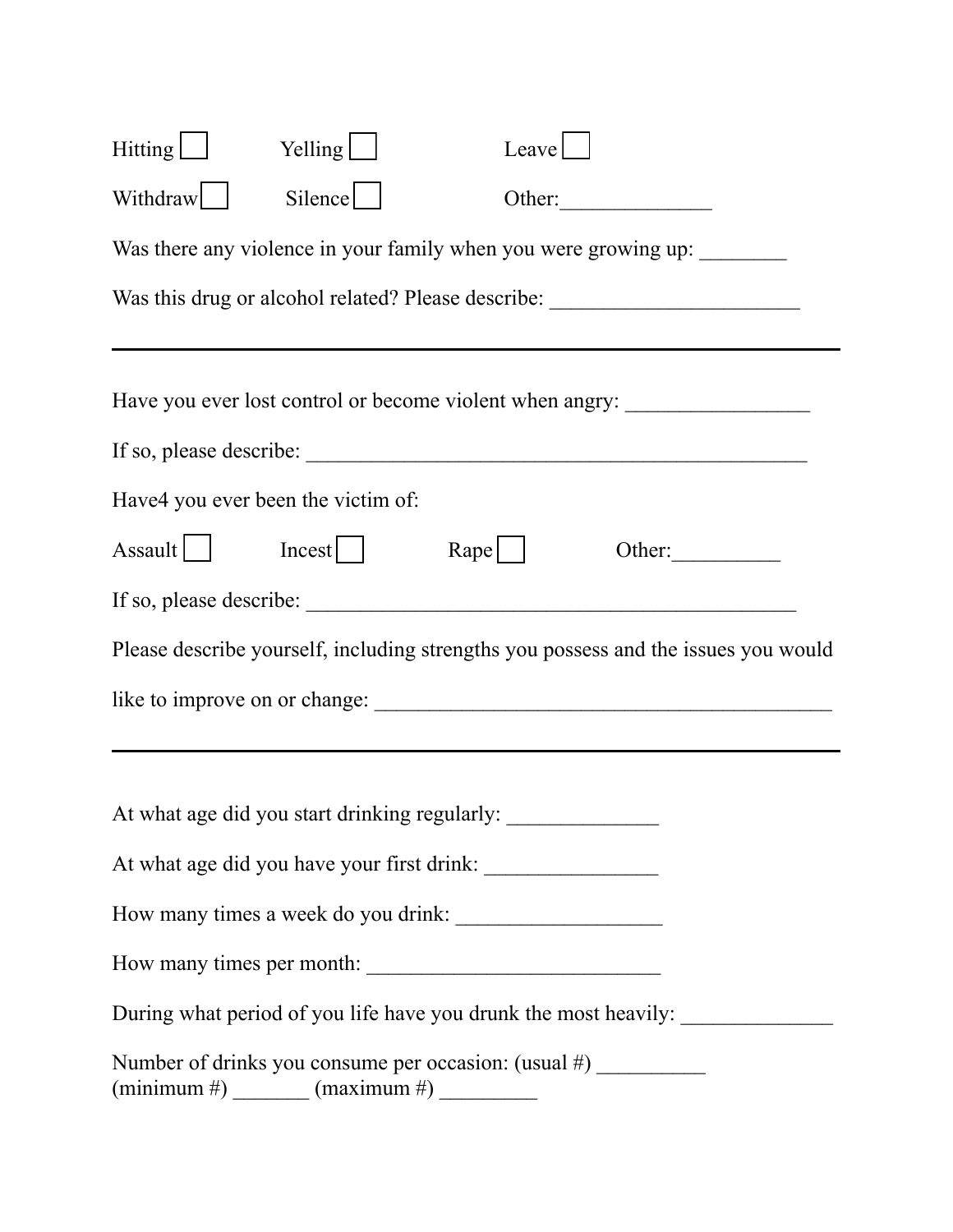What time of day do you usually drink: Morning  $\Box$  Afternoon  $\Box$  Evening  $\Box$  Other: How often to you get drunk: \_\_\_\_\_\_\_\_\_\_\_\_\_\_\_\_\_\_\_\_\_\_ Do you often drink alone or with others: \_\_\_\_\_\_\_\_\_\_\_\_\_\_\_\_\_\_\_\_\_ Does alcohol have a more energizing or soother effect on you: Have you ever forgotten what happened to you while you were drinking: \_\_\_\_\_\_\_\_\_\_ How often: Have you ever stopped drinking completely: \_\_\_\_\_\_\_\_\_\_\_\_\_\_\_\_\_\_\_\_\_ Have you ever tried to cut down: What kind of alcohol do you usually drink: When did you have your last drink (approximate date):  $\frac{1}{\sqrt{2\pi}}$ I drink more than I intend: Sometimes Always Never I like to get drunk: Sometimes Always Never My drinking is under control: Sometimes Always Never How would you classify your drinking:  $Light$  Moderate Heavy Heavy Alcoholic

What drugs have you experimented with or used (please state drug and dates used):